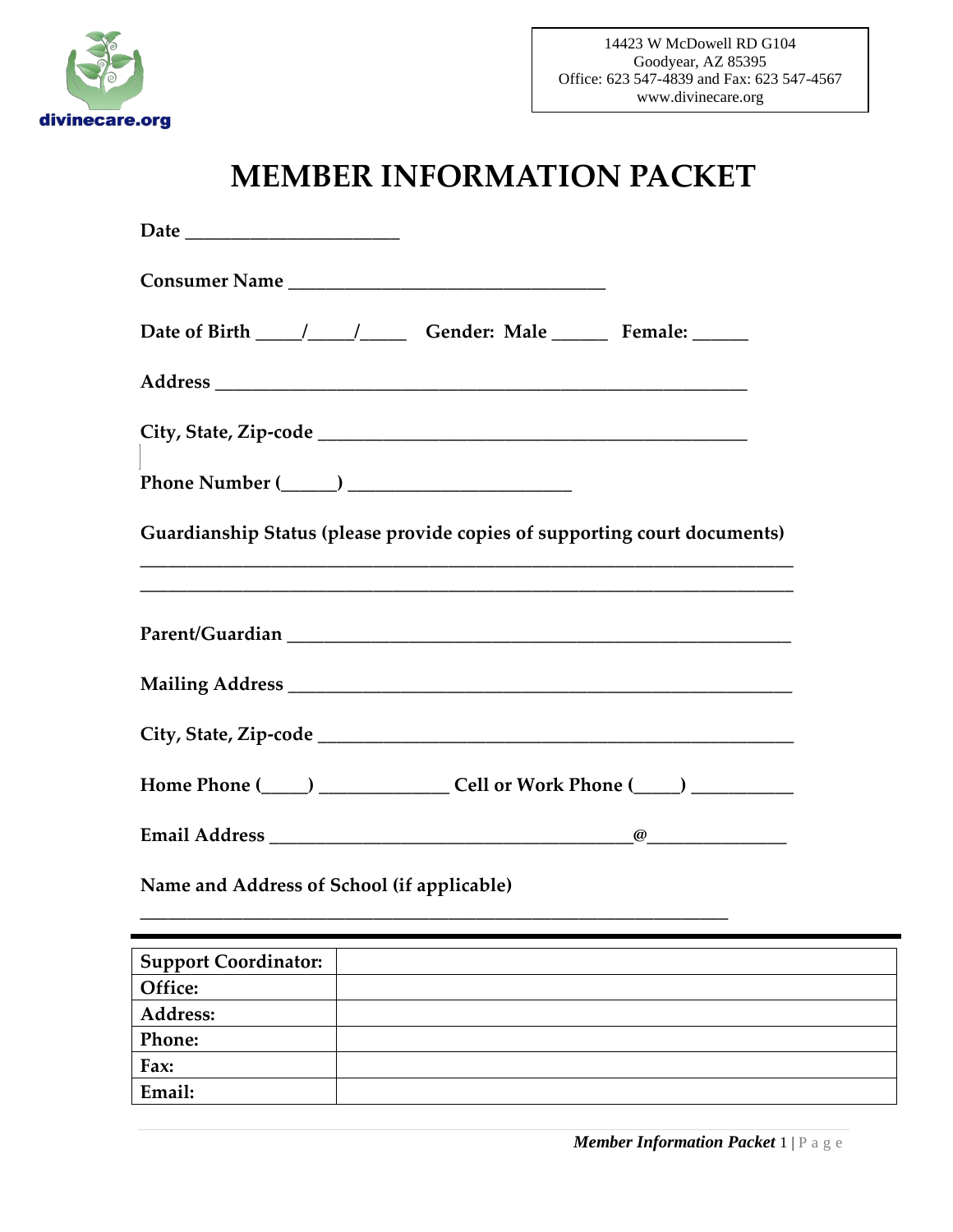# **Emergency Contact Information**

**In case of an emergency and you are unable to be reached, who we should contact:**

| ,我们也不会有什么。""我们的人,我们也不会有什么?""我们的人,我们也不会有什么?""我们的人,我们也不会有什么?""我们的人,我们也不会有什么?""我们的人                                 |  |
|------------------------------------------------------------------------------------------------------------------|--|
|                                                                                                                  |  |
|                                                                                                                  |  |
|                                                                                                                  |  |
|                                                                                                                  |  |
|                                                                                                                  |  |
|                                                                                                                  |  |
|                                                                                                                  |  |
| Please list the name and relationship of any persons NOT authorized to pick up or<br>interact with the consumer: |  |

| Name | Relation |  |  |
|------|----------|--|--|
|      |          |  |  |
|      |          |  |  |

 *Member Information Packet* 2 | P a g e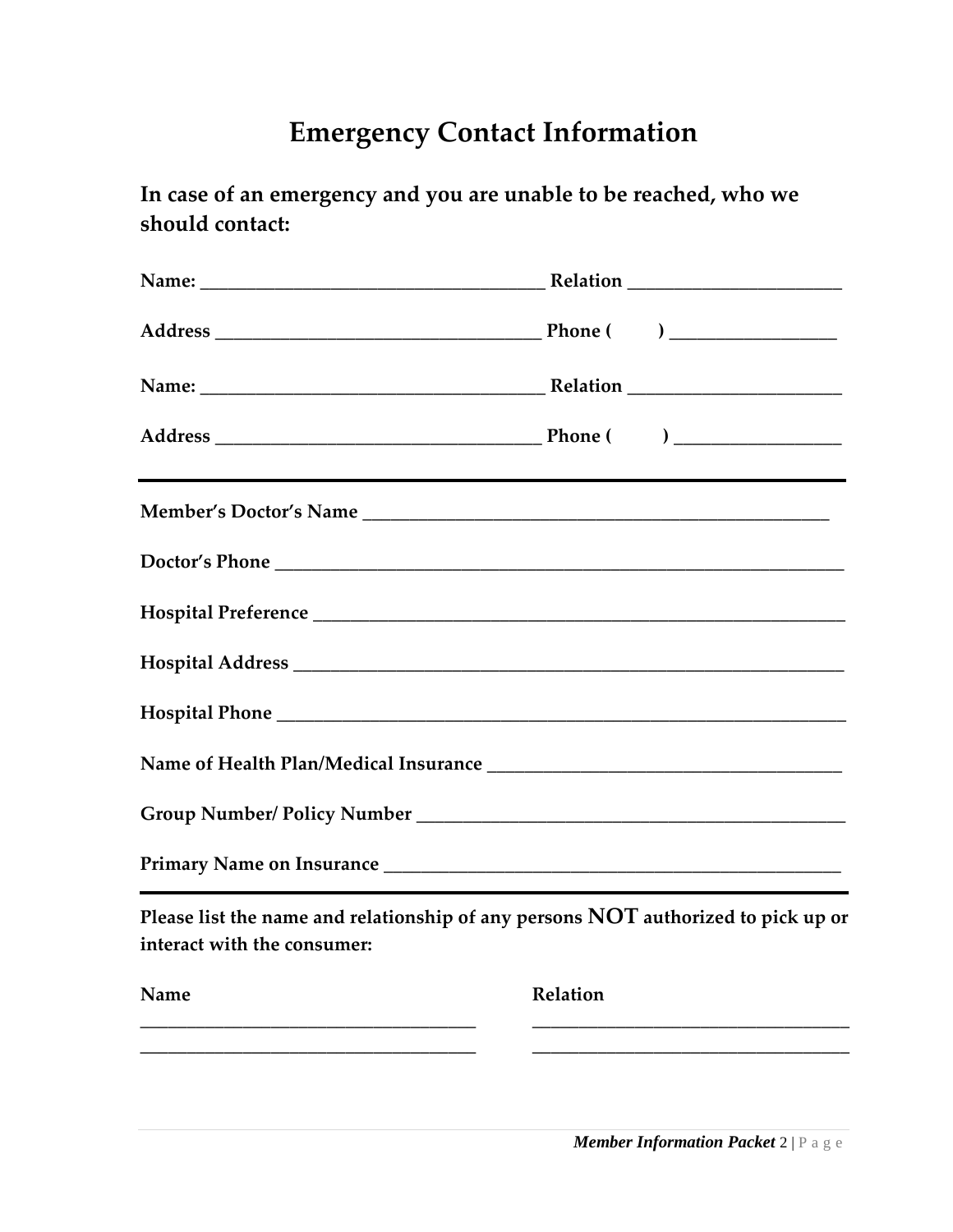

14423 W McDowell RD G104 Goodyear, AZ 85395 OFFICE: 623 547-4839 FAX: 623 547- 4567



# YMCA POLICY

Divine Care is in partnership with the Goodyear YMCA. Our members participate in multiple weekly activities at the YMCA. Before a Divine Care member is able to participate in any activates; parent or guardians are required to complete the mandatory Valley of The Sun YMCA Waiver and pay a monthly participation fee of \$10.00. Members will be unable to attend any YMCA activities until all paperwork and monthly fee is received. The fee is due on the 1st of each month.

Please check the activities that you give your member permission to participate in at the YMCA:

| Swimming       |
|----------------|
| Weight Lifting |

Yoga

- Workout Equipment
- Zumba

**\_\_\_\_\_\_\_\_\_\_\_\_\_\_\_\_\_\_\_\_\_\_\_\_\_\_\_\_\_\_\_\_\_\_\_\_\_\_\_\_\_\_\_\_\_\_ \_\_\_\_\_\_\_\_\_\_\_\_\_\_\_ Member's Signature (if applicable) Date**

**Responsible Person's Signature Date**

**\_\_\_\_\_\_\_\_\_\_\_\_\_\_\_\_\_\_\_\_\_\_\_\_\_\_\_\_\_\_\_\_\_\_\_\_\_\_\_\_\_\_\_\_\_\_\_\_\_\_\_\_\_\_\_\_\_\_\_\_\_ \_\_\_\_\_\_\_\_\_\_\_\_\_\_\_\_\_\_\_\_**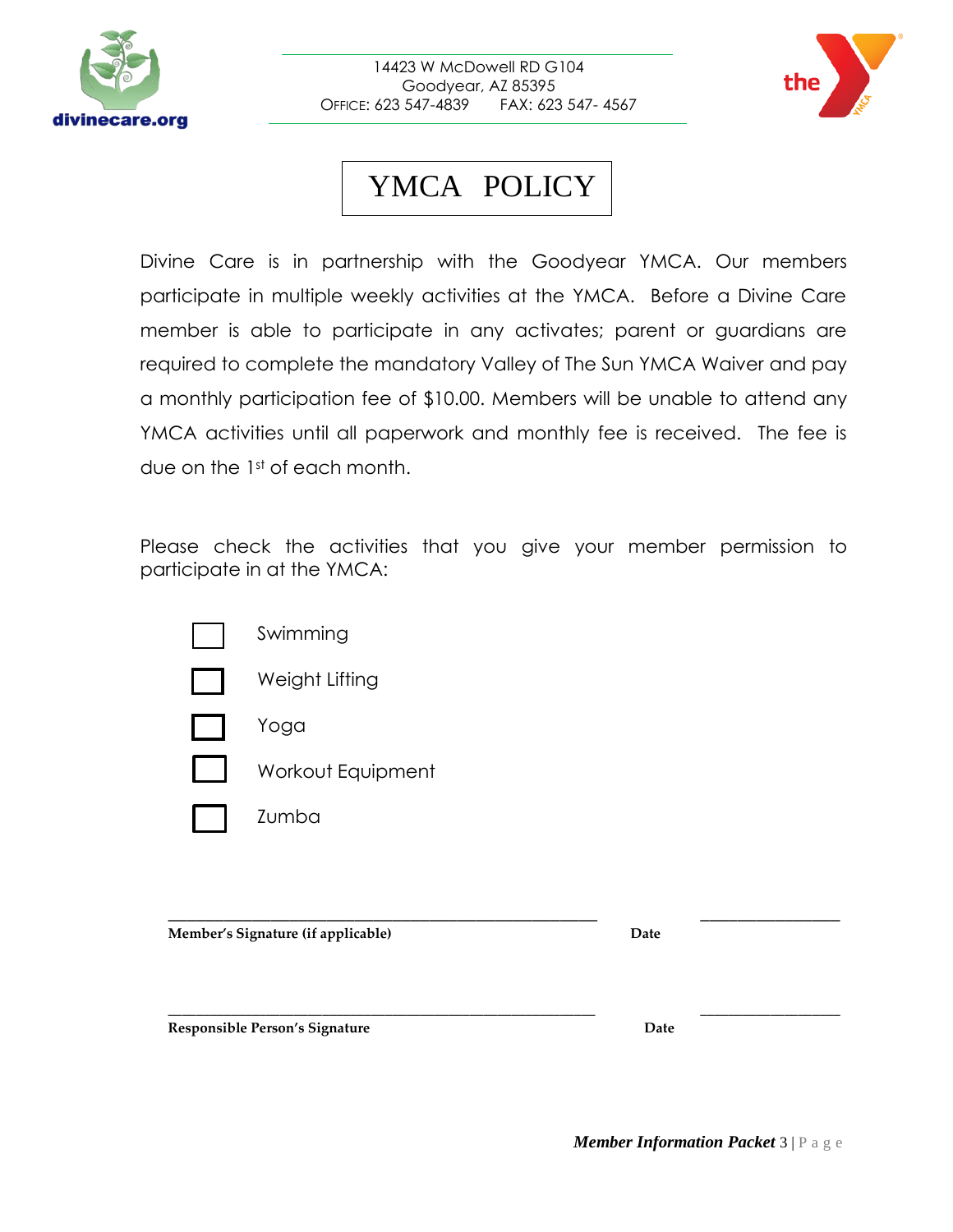Visitor Policy

14423 W McDowell RD G104 Goodyear, AZ 85395 Office: 623 547-4839 and Fax: 623 547-4567 www.divinecare.org

Divine Care's goal is to offer excellent care to our members as well as to provide transparent services. Divine Care has a standing Open-Door Policy, which means a parent or guardian at any time may visit our program and have full access to their member(s). All visitors are required to check-in at our administrative front desk and sign into the visitor's log. After the check-in process is completed parent/guardians will be escorted to visit their member(s). All visits in the community space will need to be limited to a few minutes, due to the need of protecting the privacy and rights of all our members, but if more visitation time is required member and visitor will be escorted to conference room or private space to continue visitation.

**Please initial that you have read and understand this letter regarding Divine Care's Open Door Policy.**

**Member's Signature (if applicable) Date**

**\_\_\_\_\_\_\_\_\_\_\_\_\_\_\_\_\_\_\_\_\_\_\_\_\_\_\_\_\_\_\_\_\_\_\_\_\_\_\_\_\_\_\_\_\_\_ \_\_\_\_\_\_\_\_\_\_\_\_\_\_\_**

**\_\_\_\_\_\_\_\_\_\_\_\_\_\_\_\_\_\_\_\_\_\_\_\_\_\_\_\_\_\_\_\_\_\_\_\_\_\_\_\_\_\_\_\_\_\_\_\_\_\_\_\_\_\_\_\_\_\_\_\_\_ \_\_\_\_\_\_\_\_\_\_\_\_\_\_\_\_\_\_\_\_ Responsible Person's Signature Date**

 *Member Information Packet* 4 | P a g e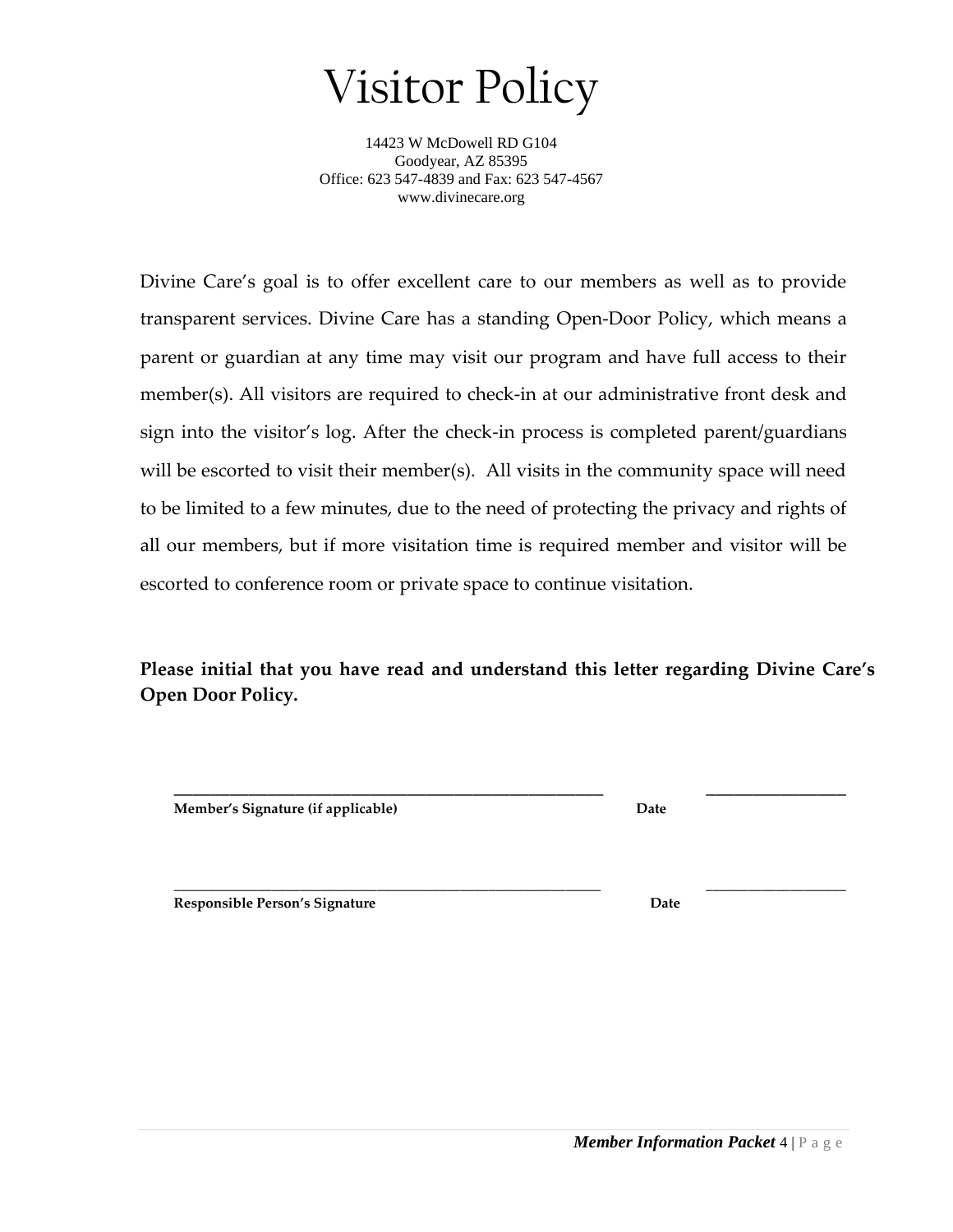## **Personal Items**

# Divine Care

14423 W McDowell RD G104 Goodyear, AZ 85395 Office: 623 547-4839 and Fax: 623 547-4567 www.divinecare.org

**Dear Parents:** 

**Divine Care is not responsible for personal items brought to the program or the replacement of those items. For example: toys, electronics, money, jewelry, or anything else of a personal nature. If your child/adult brings personal items from home and it is broken, lost or stolen; Divine Care will not reimburse you for the replacement.** 

**Thank you, Divine Care Staff** 

**Please initial that you have read and understand this letter regarding the issue that Divine Care will not be held responsible for any personal items your child/adult brings to the program.** 

**\_\_\_\_\_\_\_\_\_\_\_\_\_\_\_\_\_\_\_\_\_\_\_\_\_\_\_\_\_\_\_\_\_\_\_\_\_\_\_\_\_\_\_\_\_\_ \_\_\_\_\_\_\_\_\_\_\_\_\_\_\_**

**\_\_\_\_\_\_\_\_\_\_\_\_\_\_\_\_\_\_\_\_\_\_\_\_\_\_\_\_\_\_\_\_\_\_\_\_\_\_\_\_\_\_\_\_\_\_\_\_\_\_\_\_\_\_\_\_\_\_\_\_\_ \_\_\_\_\_\_\_\_\_\_\_\_\_\_\_\_\_\_\_\_**

**Member's Signature (if applicable) Date**

**Responsible Person's Signature Date**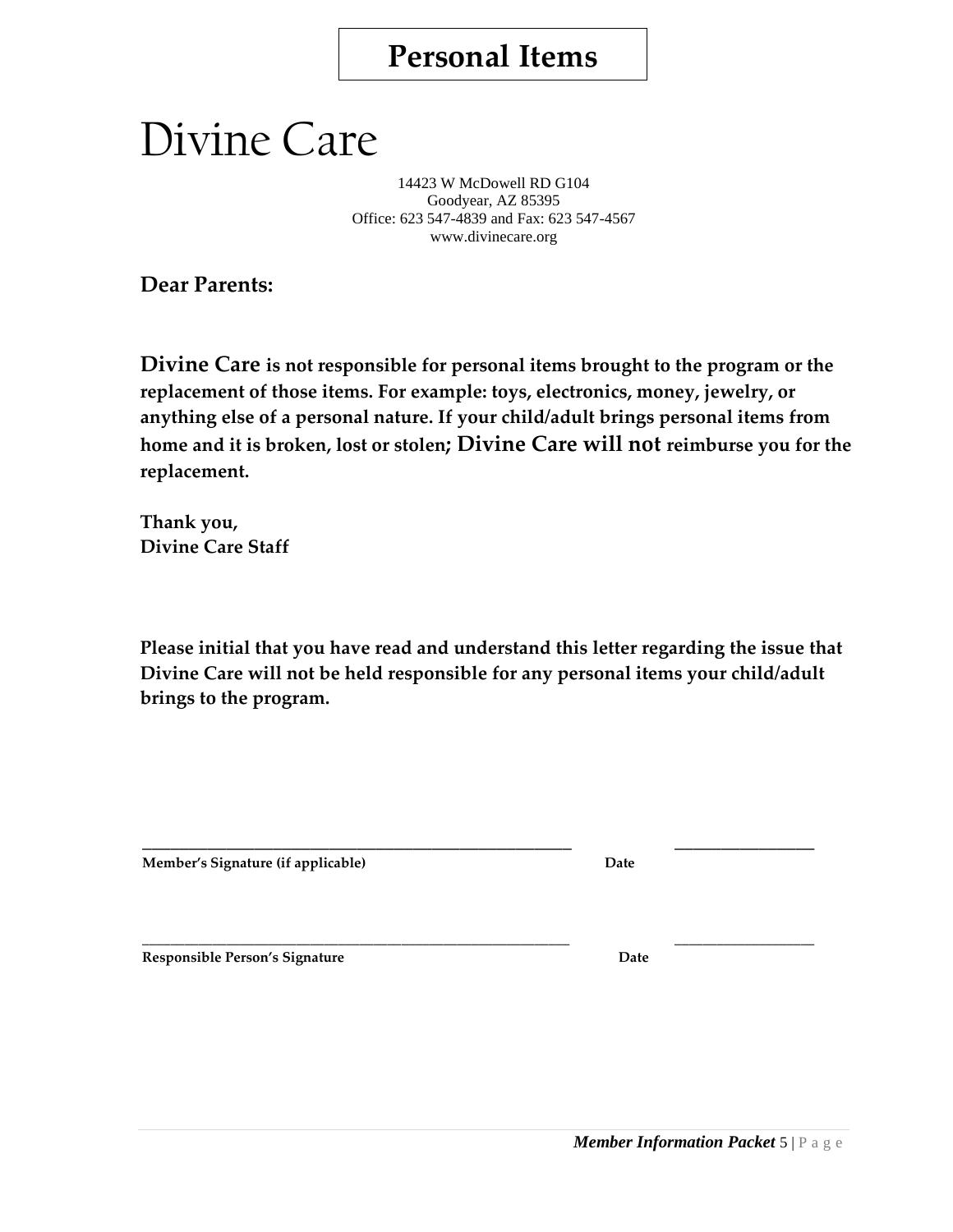# **General Agreements and Consents**

|                                               |                             | certify that I am the |
|-----------------------------------------------|-----------------------------|-----------------------|
| (Full name of the legally responsible person) |                             |                       |
|                                               |                             | who                   |
| Relationship to the individual                | full name of the individual |                       |

**is supported by Divine Care LLC.** 

**I consent to the following for member named above and supported by Divine Care for a period of time not to exceed 12 months from the date of the signature below.**

#### **(Check all that apply):**

| Routine medical treatment.                                                                       |
|--------------------------------------------------------------------------------------------------|
| <b>Emergency medical treatment.</b>                                                              |
| I request to receive a copy of Outcomes / Progress notes quarterly.                              |
| Divine Care DOES NOT Administration over the counter medications with<br>out physician's orders. |
| Participation in routine recreational/leisure activities.                                        |
| Participation in planned and un-planned field trips.                                             |
| Release of medical records.                                                                      |
| Release of educational records.                                                                  |
| Release of psychological records.                                                                |
|                                                                                                  |

**\_\_\_\_\_\_\_\_\_\_\_\_\_\_\_\_\_\_\_\_\_\_\_\_\_\_\_\_\_\_\_\_\_\_\_\_\_\_\_\_\_\_\_\_\_\_\_\_\_\_\_\_\_\_\_\_\_\_\_\_\_ \_\_\_\_\_\_\_\_\_\_\_\_\_\_\_\_\_\_\_\_**

**\_\_\_\_\_\_\_\_\_\_\_\_\_\_\_\_\_\_\_\_\_\_\_\_\_\_\_\_\_\_\_\_\_\_\_\_\_\_\_\_\_\_\_\_\_\_\_\_\_\_\_\_\_\_\_\_\_\_\_\_\_\_\_\_\_\_\_\_\_\_\_\_\_\_\_ \_\_\_\_\_\_\_\_\_\_\_\_\_\_\_\_\_\_\_\_\_\_\_\_\_\_\_\_\_\_\_\_\_\_\_\_\_\_\_\_\_\_\_\_\_\_\_\_\_\_\_\_\_\_\_\_\_\_\_\_\_\_\_\_\_\_\_\_\_\_\_\_\_\_\_ \_\_\_\_\_\_\_\_\_\_\_\_\_\_\_\_\_\_\_\_\_\_\_\_\_\_\_\_\_\_\_\_\_\_\_\_\_\_\_\_\_\_\_\_\_\_\_\_\_\_\_\_\_\_\_\_\_\_\_\_\_\_\_\_\_\_\_\_\_\_\_\_\_\_\_ \_\_\_\_\_\_\_\_\_\_\_\_\_\_\_\_\_\_\_\_\_\_\_\_\_\_\_\_\_\_\_\_\_\_\_\_\_\_\_\_\_\_\_\_\_\_\_\_\_\_\_\_\_\_\_\_\_\_\_\_\_\_\_\_\_\_\_\_\_\_\_\_\_\_\_**

**\_\_\_\_\_\_\_\_\_\_\_\_\_\_\_\_\_\_\_\_\_\_\_\_\_\_\_\_\_\_\_\_\_\_\_\_\_\_\_\_\_\_\_\_\_\_ \_\_\_\_\_\_\_\_\_\_\_\_\_\_\_ Member's signature (if applicable) Date**

**Responsible person's signature Date**

**Comments or exclusions to the consents:** 

 *Member Information Packet* 6 | P a g e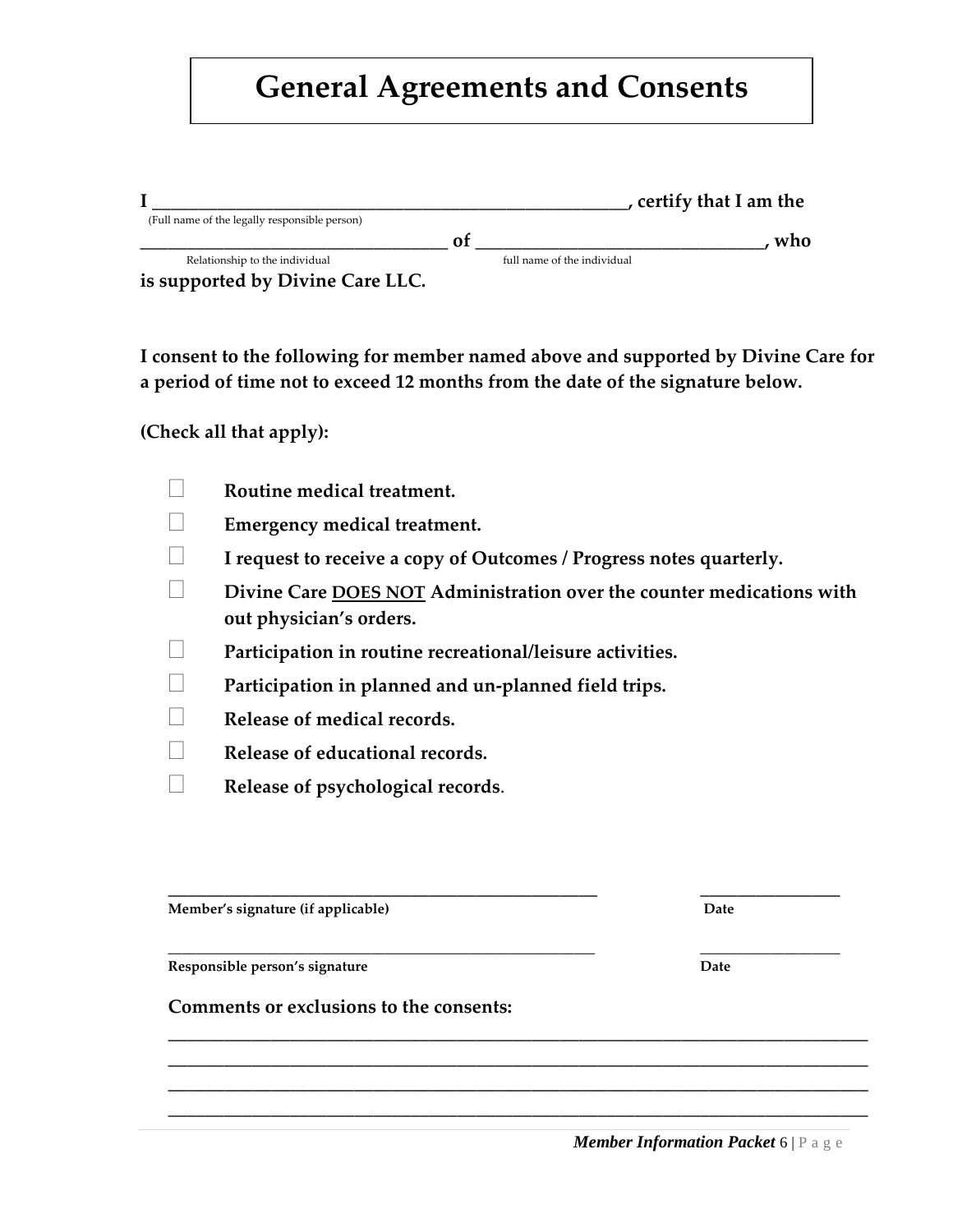Divine Care  **Consumer Picture Consent**

|           | Please only check 1 box.                                                                                                                                                                                                                                                                                                       |
|-----------|--------------------------------------------------------------------------------------------------------------------------------------------------------------------------------------------------------------------------------------------------------------------------------------------------------------------------------|
| $\Box$    | agree to allow the staff of Divine Care, LLC to use my son, daughter's picture(s) or<br>reproduction in their advertising brochures, pamphlets, newspaper print ads, job<br>fair flyers, display boards, or other print media.                                                                                                 |
| <b>OR</b> |                                                                                                                                                                                                                                                                                                                                |
| $\Box$    | agree to allow the staff of Divine Care, LLC to use my son/daughter's picture(s) or<br>reproduction on the Divine Care, LLC annually produced calendars only.                                                                                                                                                                  |
| <b>OR</b> |                                                                                                                                                                                                                                                                                                                                |
| □         | do not wish to have my son/daughter's picture(s) or reproduction used by Divine<br>Care, LLC for any advertising brochures, pamphlets, newspaper print ads, job fair<br>flyers, display boards, other print media nor the annual calendar.                                                                                     |
|           | This agreement will be valid for the duration that I am receiving service(s) by<br>Divine Care, LLC, although I understand that the right to discontinue it at any<br>time. Should my services discontinue or should I choose retract this agreement, I<br>understand that anything already in print will continue to be used. |
|           | If I decide to withdrawal my consent, I must give written notice to:                                                                                                                                                                                                                                                           |
|           | 14423 W McDowell RD G104<br>Goodyear, AZ 85395                                                                                                                                                                                                                                                                                 |
|           |                                                                                                                                                                                                                                                                                                                                |
|           | Signature<br>Date                                                                                                                                                                                                                                                                                                              |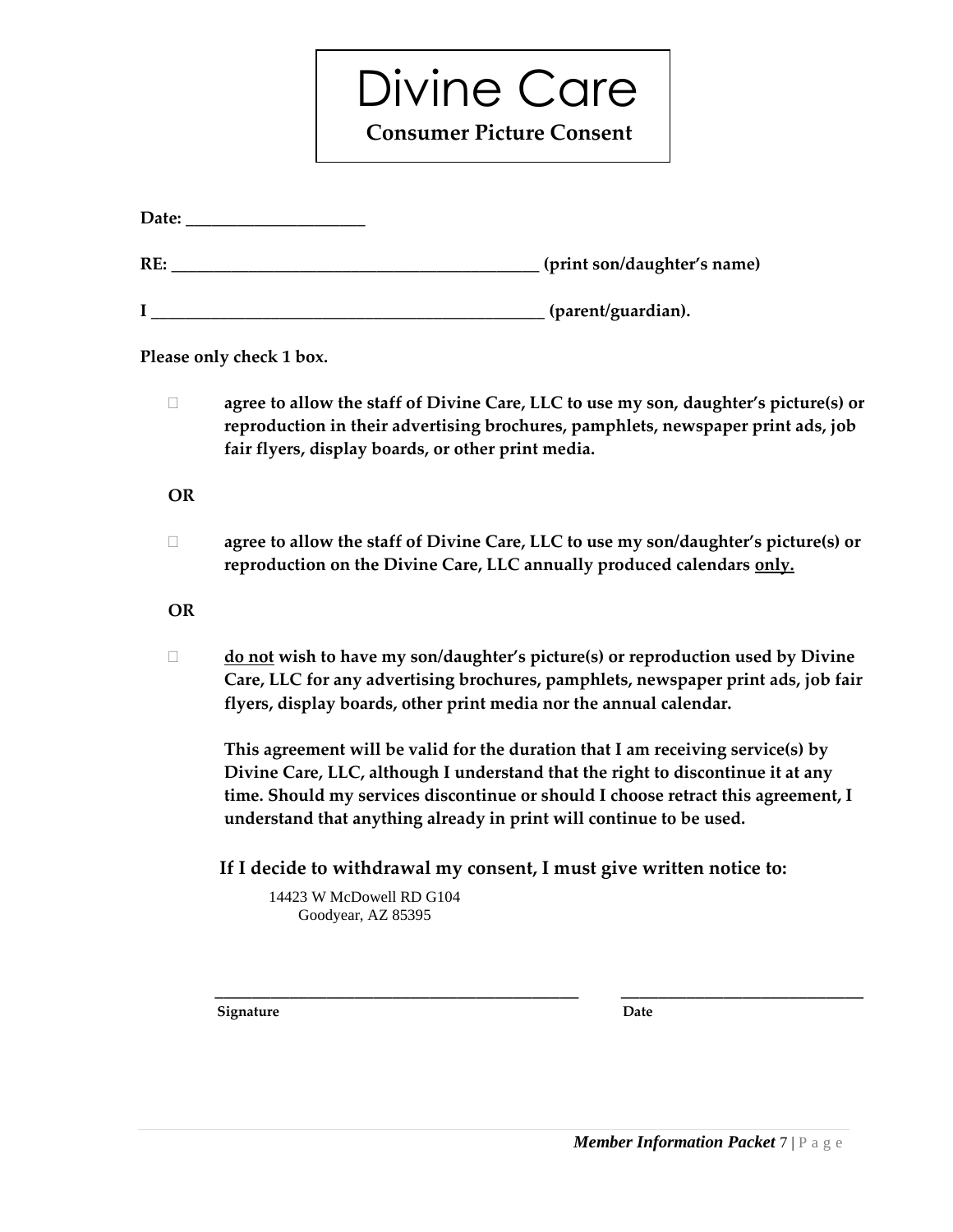#### **Allergies**

Does the member have any allergies? Yes \_\_\_\_No\_\_\_\_**If yes**, please list the substance the consumer is allergic to and describe the reaction: \_\_\_\_\_\_\_\_\_\_\_\_\_\_\_\_\_\_\_\_\_\_\_\_\_\_\_\_\_\_\_\_\_\_\_\_\_\_\_\_\_\_\_\_\_\_\_\_\_\_\_\_\_\_\_\_\_\_

\_\_\_\_\_\_\_\_\_\_\_\_\_\_\_\_\_\_\_\_\_\_\_\_\_\_\_\_\_\_\_\_\_\_\_\_\_\_\_\_\_\_\_\_\_\_\_\_\_\_\_\_\_\_\_\_\_\_\_\_\_\_\_\_\_\_\_\_\_\_\_\_\_\_\_\_\_\_\_\_\_\_\_\_\_\_\_\_\_\_ \_\_\_\_\_\_\_\_\_\_\_\_\_\_\_\_\_\_\_\_\_\_\_\_\_\_\_\_\_\_\_\_\_\_\_\_\_\_\_\_\_\_\_\_\_\_\_\_\_\_\_\_\_\_\_\_\_\_\_\_\_\_\_\_\_\_\_\_\_\_\_\_\_\_\_\_\_\_\_\_\_\_\_\_\_\_\_\_\_\_

#### **Seizures**

Does the member have seizures? Yes\_\_\_\_No\_\_\_\_\_ How often do the seizures usually occur?

How long do the seizures usually last? Does the member sleep after the seizure occurs? Yes\_\_\_\_\_\_No\_\_\_\_\_\_\_

Please describe the type of seizures, any triggers to the seizures, and how you and the member normally respond before and during and after the seizure: \_\_\_\_\_\_\_\_\_\_\_\_\_\_\_\_\_\_\_\_\_\_\_\_\_\_\_\_\_\_\_\_\_\_\_\_\_\_

\_\_\_\_\_\_\_\_\_\_\_\_\_\_\_\_\_\_\_\_\_\_\_\_\_\_\_\_\_\_\_\_\_\_\_\_\_\_\_\_\_\_\_\_\_\_\_\_\_\_\_\_\_\_\_\_\_\_\_\_\_\_\_\_\_\_\_\_\_\_\_\_\_\_\_\_\_\_\_\_\_\_\_\_\_\_\_\_\_\_ \_\_\_\_\_\_\_\_\_\_\_\_\_\_\_\_\_\_\_\_\_\_\_\_\_\_\_\_\_\_\_\_\_\_\_\_\_\_\_\_\_\_\_\_\_\_\_\_\_\_\_\_\_\_\_\_\_\_\_\_\_\_\_\_\_\_\_\_\_\_\_\_\_\_\_\_\_\_\_\_\_\_\_\_\_\_\_\_\_\_

#### **Special Considerations**

Does the member take the medication for his/her blood pressure? Yes No If yes, what monitoring techniques are to be used and what procedures should be followed if the blood pressure is out of established ranges?

\_\_\_\_\_\_\_\_\_\_\_\_\_\_\_\_\_\_\_\_\_\_\_\_\_\_\_\_\_\_\_\_\_\_\_\_\_\_\_\_\_\_\_\_\_\_\_\_\_\_\_\_\_\_\_\_\_\_\_\_\_\_\_\_\_\_\_\_\_\_\_\_\_\_\_\_\_\_\_\_\_\_\_\_\_\_\_\_\_\_ \_\_\_\_\_\_\_\_\_\_\_\_\_\_\_\_\_\_\_\_\_\_\_\_\_\_\_\_\_\_\_\_\_\_\_\_\_\_\_\_\_\_\_\_\_\_\_\_\_\_\_\_\_\_\_\_\_\_\_\_\_\_\_\_\_\_\_\_\_\_\_\_\_\_\_\_\_\_\_\_\_\_\_\_\_\_\_\_\_\_

Does the member take medication for bowel movements? Yes\_\_\_\_\_ No\_\_\_\_\_ if yes, what type of monitoring is required? \_\_\_\_\_\_\_\_\_\_\_\_\_\_\_\_\_\_\_\_\_\_\_\_\_\_\_\_\_\_\_\_\_\_\_\_\_\_\_\_\_\_\_\_\_\_\_\_\_\_\_\_\_\_\_\_\_\_\_\_\_\_\_\_\_\_\_\_\_

Does the member have diabetes? Yes No. If yes, what are the instructions for blood sugar monitoring?

\_\_\_\_\_\_\_\_\_\_\_\_\_\_\_\_\_\_\_\_\_\_\_\_\_\_\_\_\_\_\_\_\_\_\_\_\_\_\_\_\_\_\_\_\_\_\_\_\_\_\_\_\_\_\_\_\_\_\_\_\_\_\_\_\_\_\_\_\_\_\_\_\_\_\_\_\_\_\_\_\_\_\_\_\_\_\_\_\_\_ \_\_\_\_\_\_\_\_\_\_\_\_\_\_\_\_\_\_\_\_\_\_\_\_\_\_\_\_\_\_\_\_\_\_\_\_\_\_\_\_\_\_\_\_\_\_\_\_\_\_\_\_\_\_\_\_\_\_\_\_\_\_\_\_\_\_\_\_\_\_\_\_\_\_\_\_\_\_\_\_\_\_\_\_\_\_\_\_\_\_

| Does    | the | member take any |  | thinning medications? | Yes | NΩ | $\mathbf{H}$ | ves, |  |
|---------|-----|-----------------|--|-----------------------|-----|----|--------------|------|--|
| specify |     |                 |  |                       |     |    |              |      |  |

\_\_\_\_\_\_\_\_\_\_\_\_\_\_\_\_\_\_\_\_\_\_\_\_\_\_\_\_\_\_\_\_\_\_\_\_\_\_\_\_\_\_\_\_\_\_\_\_\_\_\_\_\_\_\_\_\_\_\_\_\_\_\_\_\_\_\_\_\_\_\_\_\_\_\_\_\_\_\_\_\_\_\_\_\_\_\_\_\_\_ \_\_\_\_\_\_\_\_\_\_\_\_\_\_\_\_\_\_\_\_\_\_\_\_\_\_\_\_\_\_\_\_\_\_\_\_\_\_\_\_\_\_\_\_\_\_\_\_\_\_\_\_\_\_\_\_\_\_\_\_\_\_\_\_\_\_\_\_\_\_\_\_\_\_\_\_\_\_\_\_\_\_\_\_\_\_\_\_\_\_

Does the member require any special lab work on a regular basis Lithium, Dilantin, Thyroid levels, etc?) ? Yes\_\_\_\_\_ No\_\_\_\_\_ If yes please specifies what is required and at what frequency: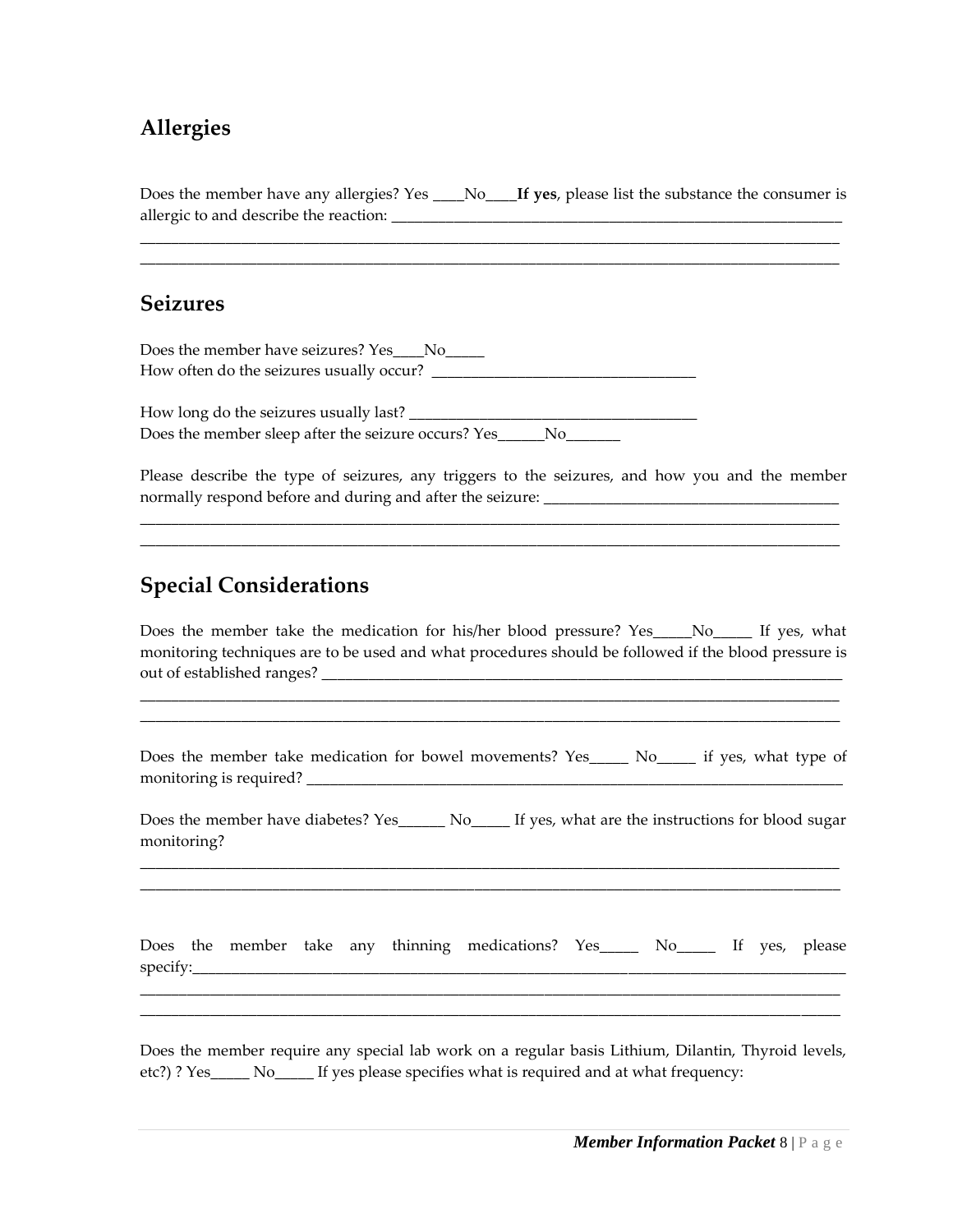List any medical restrictions to activities:

Please describe any special techniques for handling medical concerns:

<u> 2000 - Januar Alexander (h. 1888).</u>

#### **Activities of Daily Living**

Please briefly describe your typical daily routine:

<u> 1980 - Jan Sterling von de Berling von de Berling von de Berling von de Berling von de Berling von de Berling</u>

Is there a need for adaptive equipment? Yes\_\_\_\_\_\_No\_\_\_\_\_\_\_ If yes, please describe the type of 

| Is there a need for protective devices? Yes_____No________ if yes, please describe the type of |  |  |  |  |
|------------------------------------------------------------------------------------------------|--|--|--|--|
| equipment and when it should be used:                                                          |  |  |  |  |

| Please       | identify | any | special | instructions | tor | lifting, | carrying, | and |
|--------------|----------|-----|---------|--------------|-----|----------|-----------|-----|
| positioning: |          |     |         |              |     |          |           |     |

Please identify any gender preferences for personal care:

Male\_\_\_\_Female\_\_\_\_\_No preference\_\_\_\_\_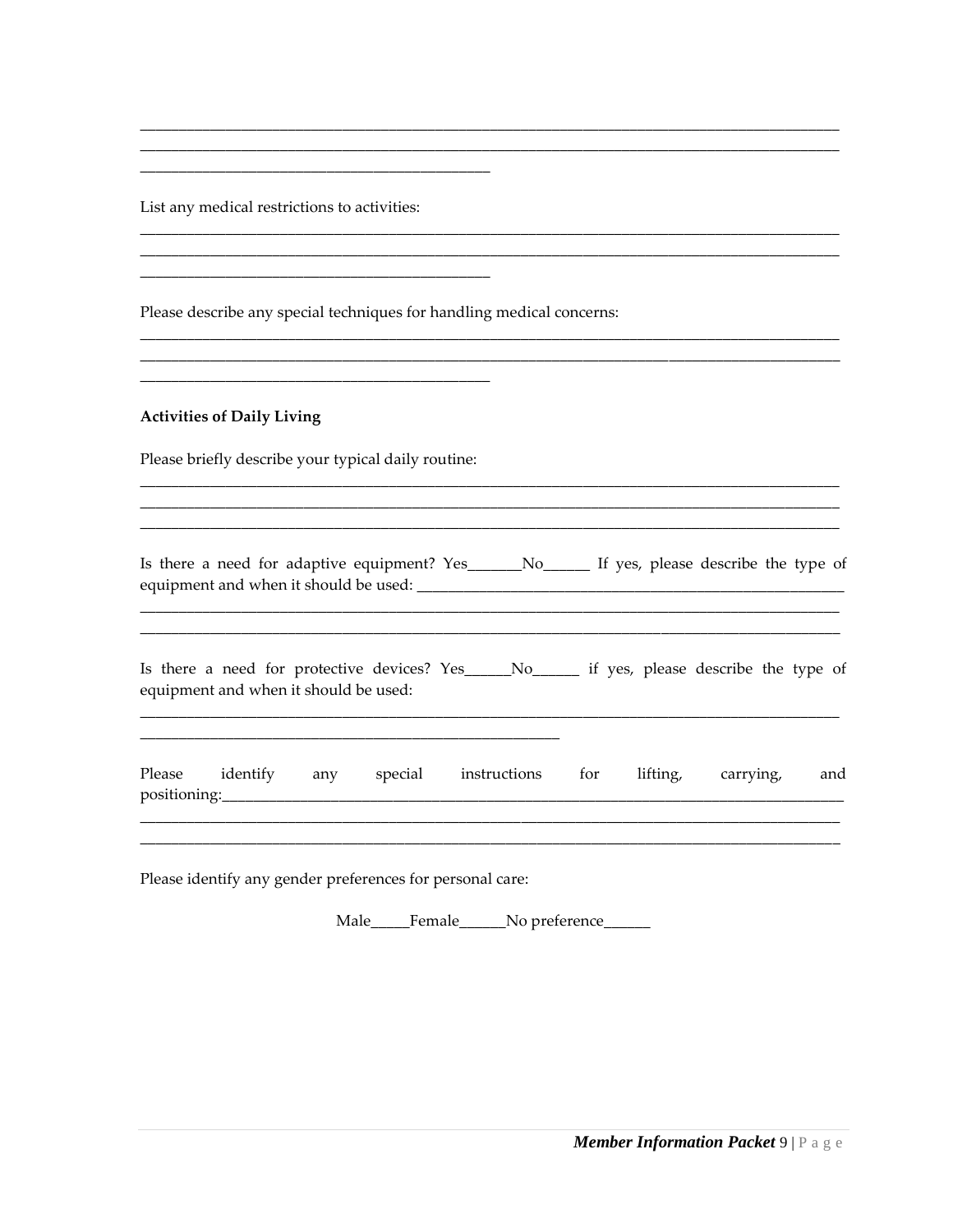#### **Personal Care**

Please check only those that best apply to current activity of daily living needs.

| <b>TOILETING</b>                                         | PLEASE DESCRIBE: |
|----------------------------------------------------------|------------------|
| _Uses the toilet independently                           |                  |
| Needs some assistance with toileting                     |                  |
| Needs reminders to use the toilet                        |                  |
| In diapers or Attends                                    |                  |
| <b>BATHING</b>                                           |                  |
| Bathes independently                                     |                  |
| Needs some assistance with bathing                       |                  |
| Needs reminders to bathe                                 |                  |
|                                                          |                  |
| HYGIENE (teeth brushing, hair brushing, hand wash, etc.) |                  |
| Completes hygiene routine independently                  |                  |
|                                                          |                  |
| Needs some assistance with hygiene                       |                  |
| Needs reminders to complete hygiene                      |                  |
| <b>DRESSING</b>                                          |                  |
| Dresses himself/herself independently                    |                  |
| Needs some assistance with dressing                      |                  |
| Needs reminders to dress                                 |                  |
| <b>FEEDING</b>                                           |                  |
| Feeds himself/herself independently                      |                  |
| Needs some assistance with feeding                       |                  |
| Has a feeding tube                                       |                  |
| Is on a special diet                                     |                  |

#### **Nutritional Needs**

Please provide the consumers need for food preparation:

Regular\_\_\_\_ Bite-sized\_\_\_\_\_ Puree\_\_\_\_\_ Other\_\_\_\_ If other pleases describe:

Please indicate any special diet or nutritional supplements: \_\_\_\_\_\_\_\_\_\_\_\_\_\_\_\_\_\_\_\_\_\_\_\_\_\_\_\_\_\_\_\_\_\_\_\_\_\_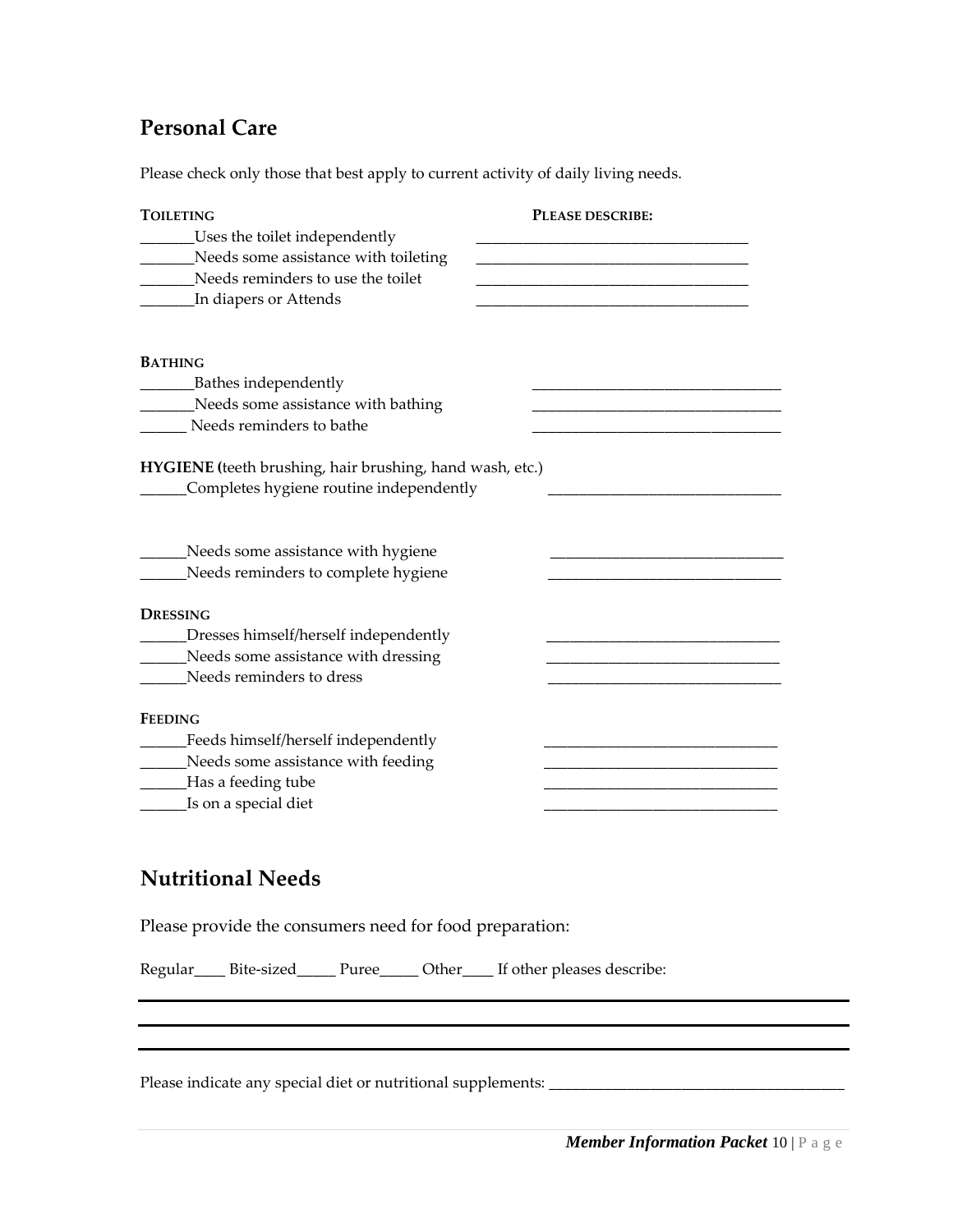Are there any concerns regarding choking or gag reflex? Yes\_\_\_\_\_No\_\_\_\_If yes, please describe:

#### **Fluid Needs**

Can the obtain/request fluids? Yes\_\_\_\_No\_\_\_If no, please specify the fluid recommendations and 

#### Communication

Are there any communication deficits? Yes \_\_\_\_\_ No \_\_\_\_\_ If yes, please describe:

Please explain any words or sounds the consumer uses regularly that can help us to understand and 

Please describe any special communication techniques used (Sign language, visual chart, 

#### **Auditory, Tactile, and Visual Skills**

| Are there any auditory (hearing) issues? Yes _______ No _______ If yes, please describe: |  |  |
|------------------------------------------------------------------------------------------|--|--|
| Are there any tactile (touch) issues? Yes ________ No ________ If yes, please describe:  |  |  |
|                                                                                          |  |  |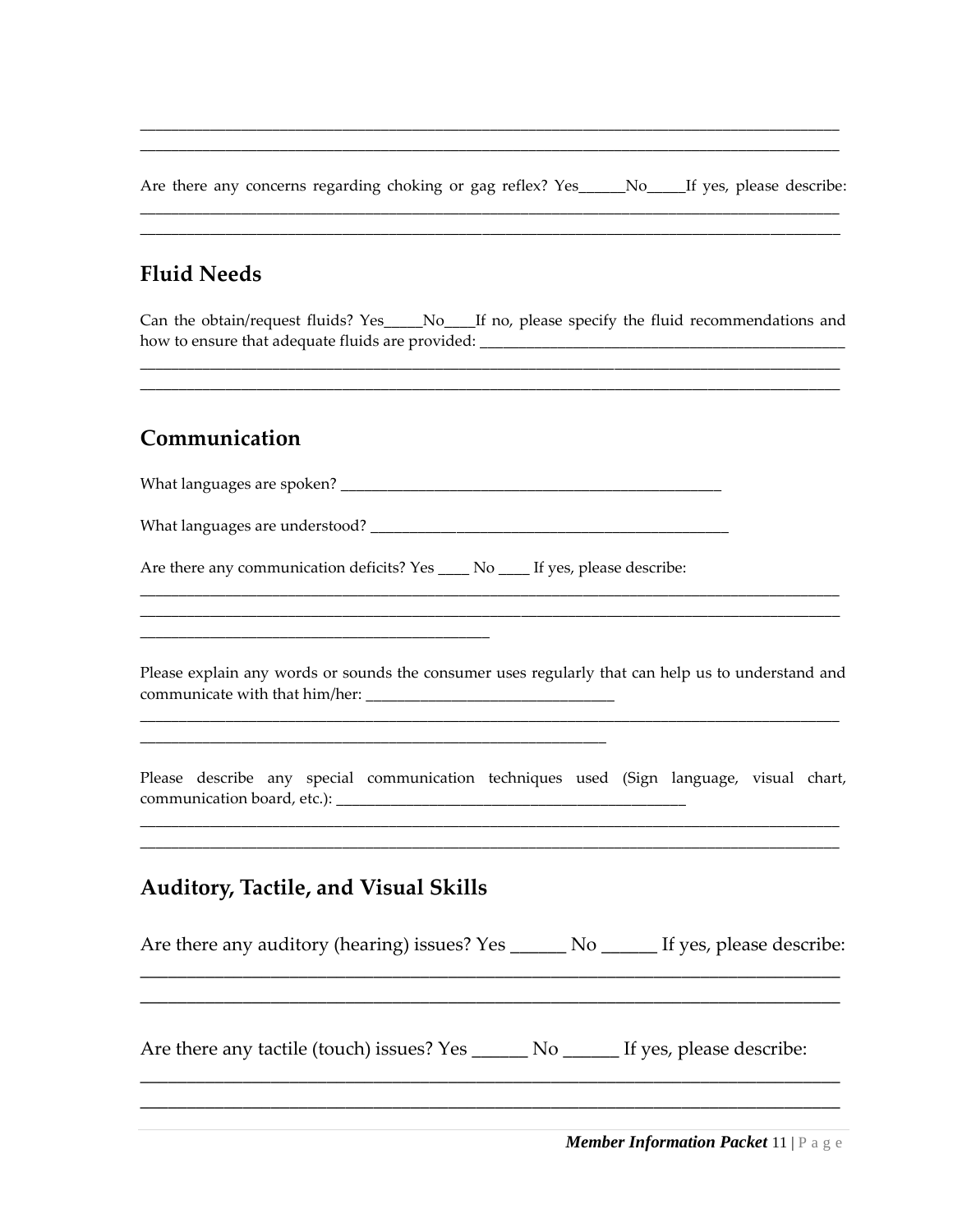Are there any visual issues? Yes \_\_\_\_\_\_ No \_\_\_\_\_\_ If yes, please describe: \_\_\_\_\_\_\_\_\_\_\_\_\_\_\_\_\_\_\_\_\_\_\_\_\_\_\_\_\_\_\_\_\_\_\_

#### **Motor Skills**

Does the consumer have any limitations in physical functioning? Yes \_\_\_\_ No \_\_\_\_ If yes, please describe: \_\_\_\_\_\_\_\_\_\_\_\_\_\_\_\_\_\_\_\_\_\_\_\_\_\_\_\_\_\_\_\_\_\_\_\_\_\_\_\_\_\_\_\_\_\_\_\_\_\_\_\_\_\_\_\_\_\_

#### **Supervision Needs**

What is the length of time and the places that the member can safety be unsupervised (consider time in the bathroom, at any programs, in the consumer's own home/bedroom, etc.):

\_\_\_\_\_\_\_\_\_\_\_\_\_\_\_\_\_\_\_\_\_\_\_\_\_\_\_\_\_\_\_\_\_\_\_\_\_\_\_\_\_\_\_\_\_\_\_\_\_\_\_\_\_\_\_\_\_\_\_\_\_\_\_\_\_\_\_\_\_\_\_\_\_\_\_ \_\_\_\_\_\_\_\_\_\_\_\_\_\_\_\_\_\_\_\_\_\_\_\_\_\_\_\_\_\_\_\_\_\_\_\_\_\_\_\_\_\_\_\_\_\_\_\_\_\_\_\_\_\_\_\_\_\_\_\_\_\_\_\_\_\_\_\_\_\_\_\_\_\_\_ \_\_\_\_\_\_\_\_\_\_\_\_\_\_\_\_\_\_\_\_\_\_\_\_\_\_\_\_\_\_\_\_\_\_\_\_\_\_\_\_\_\_\_\_\_\_\_\_\_\_\_\_\_\_\_\_\_\_\_\_\_\_\_\_\_\_\_\_\_\_\_\_

\_\_\_\_\_\_\_\_\_\_\_\_\_\_\_\_\_\_\_\_\_\_\_\_\_\_\_\_\_\_\_\_\_\_\_\_\_\_\_\_\_\_\_\_\_\_\_\_\_\_\_\_\_\_\_\_\_\_\_\_\_\_\_\_\_\_\_\_\_\_\_\_\_\_\_

\_\_\_\_\_\_\_\_\_\_\_\_\_\_\_\_\_\_\_\_\_\_\_\_\_\_\_\_\_\_\_\_\_\_\_\_\_\_\_\_\_\_\_\_\_\_\_\_\_\_\_\_\_\_\_\_\_\_\_\_\_\_\_\_\_\_\_\_\_\_\_\_\_\_\_\_\_\_\_\_\_\_\_\_\_\_\_\_\_ \_\_\_\_\_\_\_\_\_\_\_\_\_\_\_\_\_\_\_\_\_\_\_\_\_\_\_\_\_\_\_\_\_\_\_\_\_\_\_\_\_\_\_\_\_\_\_\_\_\_\_\_\_\_\_\_\_\_\_\_\_\_\_\_\_\_\_\_\_\_\_\_\_\_\_\_\_\_\_\_\_\_\_\_\_\_\_\_\_

Please describe any possible risks (does he/she is he/she attracted to unsafe items or situations) if the person is unsupervised or missing:

**\_\_\_\_\_\_\_\_\_\_\_\_\_\_\_\_\_\_\_\_\_\_\_\_\_\_\_\_\_\_\_\_\_\_\_\_\_\_\_\_\_\_\_\_\_\_\_\_\_\_\_\_\_\_\_\_\_\_\_\_\_\_\_\_\_\_\_\_\_\_\_\_\_\_\_ \_\_\_\_\_\_\_\_\_\_\_\_\_\_\_\_\_\_\_\_\_\_\_\_\_\_\_\_\_\_\_\_\_\_\_\_\_\_\_\_\_\_\_\_\_\_\_\_\_\_\_\_\_\_\_\_\_\_\_\_\_\_\_\_\_\_\_\_\_\_\_\_\_\_\_**

**\_\_\_\_\_\_\_\_\_\_\_\_\_\_\_\_\_\_\_\_\_\_\_\_\_\_\_\_\_\_\_\_\_\_\_\_\_\_\_\_\_\_\_\_\_\_\_\_\_\_\_\_\_\_\_\_\_\_\_\_\_\_\_\_\_\_\_\_\_\_\_\_\_\_\_ \_\_\_\_\_\_\_\_\_\_\_\_\_\_\_\_\_\_\_\_\_\_\_\_\_\_\_\_\_\_\_\_\_\_\_\_\_\_\_\_\_\_\_\_\_\_\_\_\_\_\_\_\_\_\_\_\_\_\_\_\_\_\_\_\_\_\_\_\_\_\_\_\_\_\_**

**\_\_\_\_\_\_\_\_\_\_\_\_\_\_\_\_\_\_\_\_\_\_\_\_\_\_\_\_\_\_\_\_\_\_\_\_\_\_\_\_\_\_\_\_\_\_\_\_\_\_\_\_\_\_\_\_\_\_\_\_\_\_\_\_\_\_\_\_\_\_\_\_\_\_\_\_\_\_ \_\_\_\_\_\_\_\_\_\_\_\_\_\_\_\_\_\_\_\_\_\_\_\_\_\_\_\_\_\_\_\_\_\_\_\_\_\_\_\_\_\_\_\_\_\_\_\_\_\_\_\_\_\_\_\_\_\_\_\_\_\_\_\_\_\_\_\_\_\_\_\_\_\_\_\_\_\_**

#### **Like / Dislikes**

**What activities does the consumer like to participate in? \_\_\_\_\_\_\_\_\_\_\_\_\_\_\_\_\_\_\_\_\_\_\_\_**

**What activities does the consumer not like to participate in? \_\_\_\_\_\_\_\_\_\_\_\_\_\_\_\_\_\_\_\_\_\_**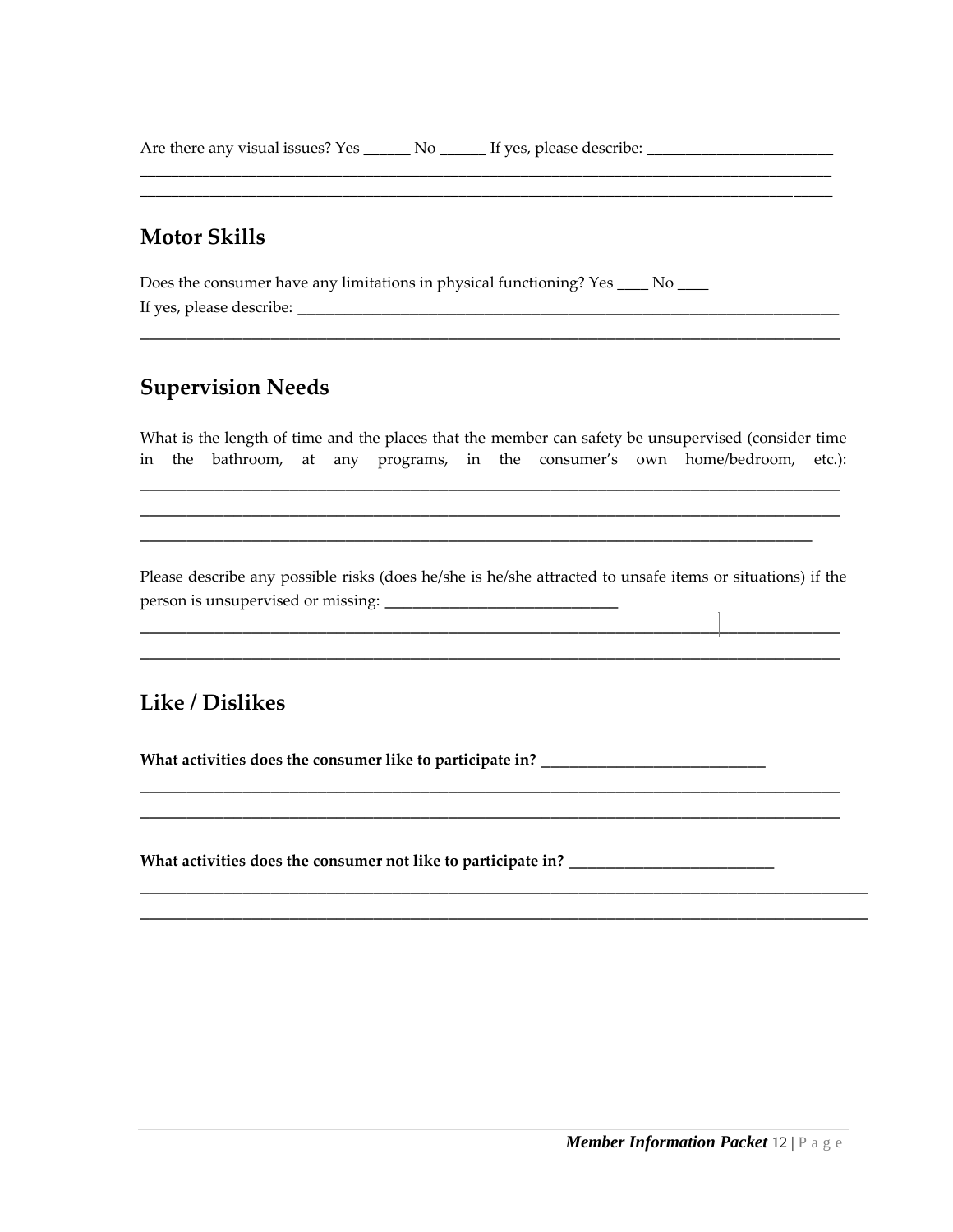Please list names of family members, friends, or pets that live at home or that the member frequently socializes with and or talks about.

| Name                                                                                                                                                                   | <b>Relation in the member</b>                                                             |
|------------------------------------------------------------------------------------------------------------------------------------------------------------------------|-------------------------------------------------------------------------------------------|
|                                                                                                                                                                        |                                                                                           |
|                                                                                                                                                                        |                                                                                           |
|                                                                                                                                                                        |                                                                                           |
| What things does the member <u>not</u> like?                                                                                                                           |                                                                                           |
|                                                                                                                                                                        |                                                                                           |
| What warning sign are there for these behaviors? _______________________________                                                                                       |                                                                                           |
| Is there a current behavior program and or discipline technique for the member?<br>Yes _______ No _______ If yes, please describe: _________________________________   |                                                                                           |
|                                                                                                                                                                        |                                                                                           |
| Parent / guardian requests (please note, we will make every attempt to comply with your request<br>within the boundaries of the law and current best known practices): |                                                                                           |
| Signature of person completing the form                                                                                                                                | Relation to the member                                                                    |
|                                                                                                                                                                        | <b>Member Information Packet 13</b>   P a g e                                             |
|                                                                                                                                                                        | * PLEASE NOTE, THIS FORM WILL NEED TO BE UPDATED ANNUALLY AT THE INDIVIDUAL'S ISP DATE OR |

ANY TIME THERE ARE CHANGES.